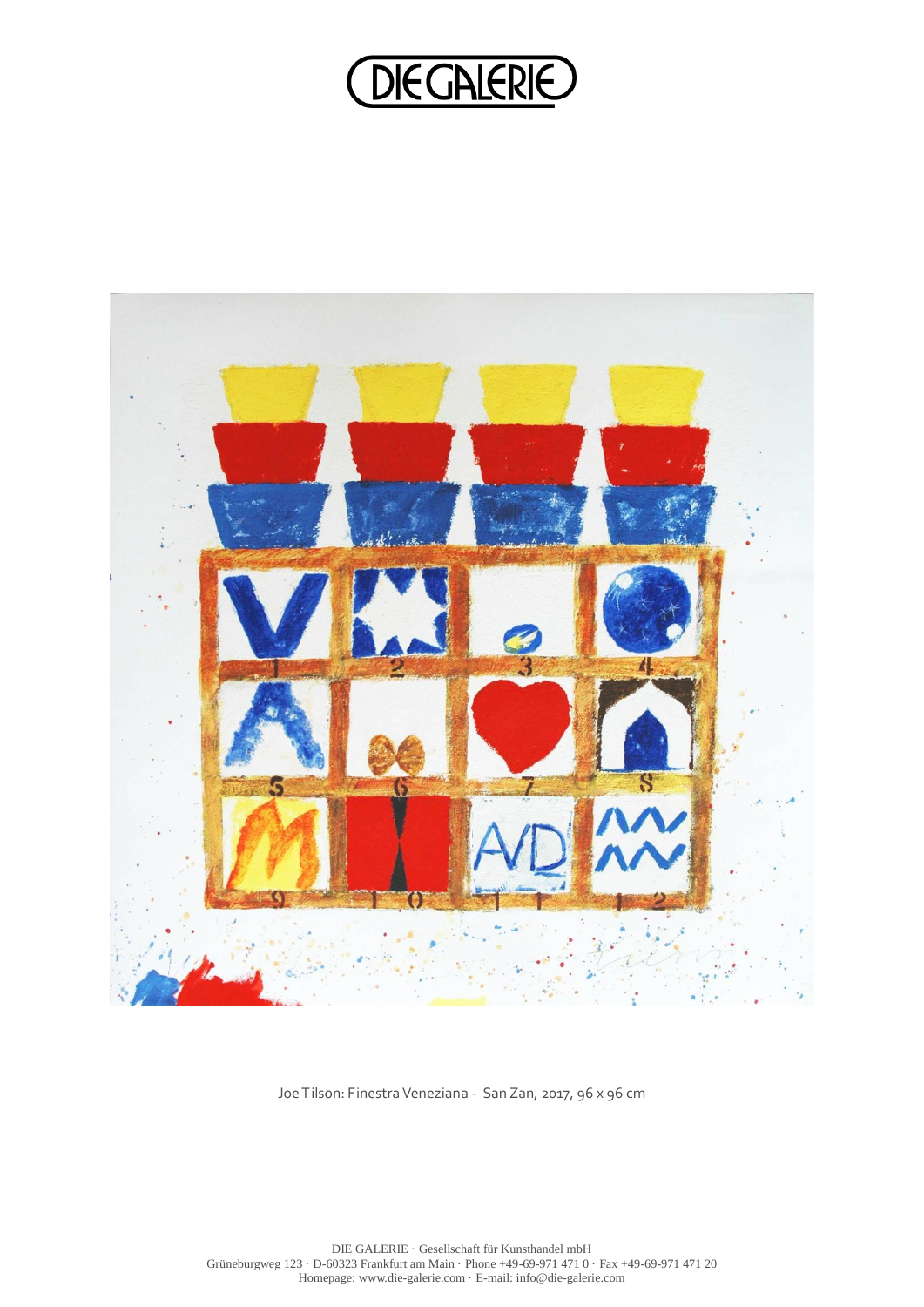

## **JOE TILSON**

## *Finestra Veneziana - San Zan*

2017

Mischtechnik mit Serigraphie, Carborundum und Aquarellierung auf schwerem Büttenpapier *Mixed media with serigraph, carborundum and water colour on laid paper*

96 x 96 cm *37 3/4 x 37 3/4 in.*

Signiert unten rechts, nummeriert *Signed lower right, numbered* 

50 Exemplare · *Edition of 50*



Provenienz · *Provenance*:

Gedruckt von Gino Berardinelli (Verona) unter Aufsicht des Künstlers, Verleger: DIE GALERIE *Printed by Gino Berardinelli (Verona) under supervision of the artist, Publisher: DIE GALERIE*

Bibliographie · *Literature:* Di Martino, Enzo: Joe Tilson e le Pietre di Venezia, Verona, 2019, S. ∙ *p.* 90.

## Einführung ∙ *Introduction*:

*The places where a painter lives, works and expresses himself should always be observed and studied with particular attention in order to understand the inevitable influences that they have on the manifestations of the work. Joe Tilson´s relationship with Venice is certainly special, and it seems always to have existed, or at least since 1956 when he went to live for a long time on the Giudecca and where he even celebrated his wedding with the Scottish sculptress Joslyn Morton. Some years later Tilson´s relationship with Venice also had a professional motive because in 1964 he exhibited his Pop-inspired works in the British pavilion at the Biennale, in the edition that resoundingly, amid a thousand polemics, consecrated the arrival of American Pop Art in the international scene. Since then he has assiduously frequented the city over the years, to the point of deciding to live there. Joe Tilson seems to have become increasingly and harmoniously a part of the city. Every day he studies its endless testimonies to art and architecture, he inquiries into its infinite historical quirks, and so experiences with complete naturalness the particular flow of Venetian life.*